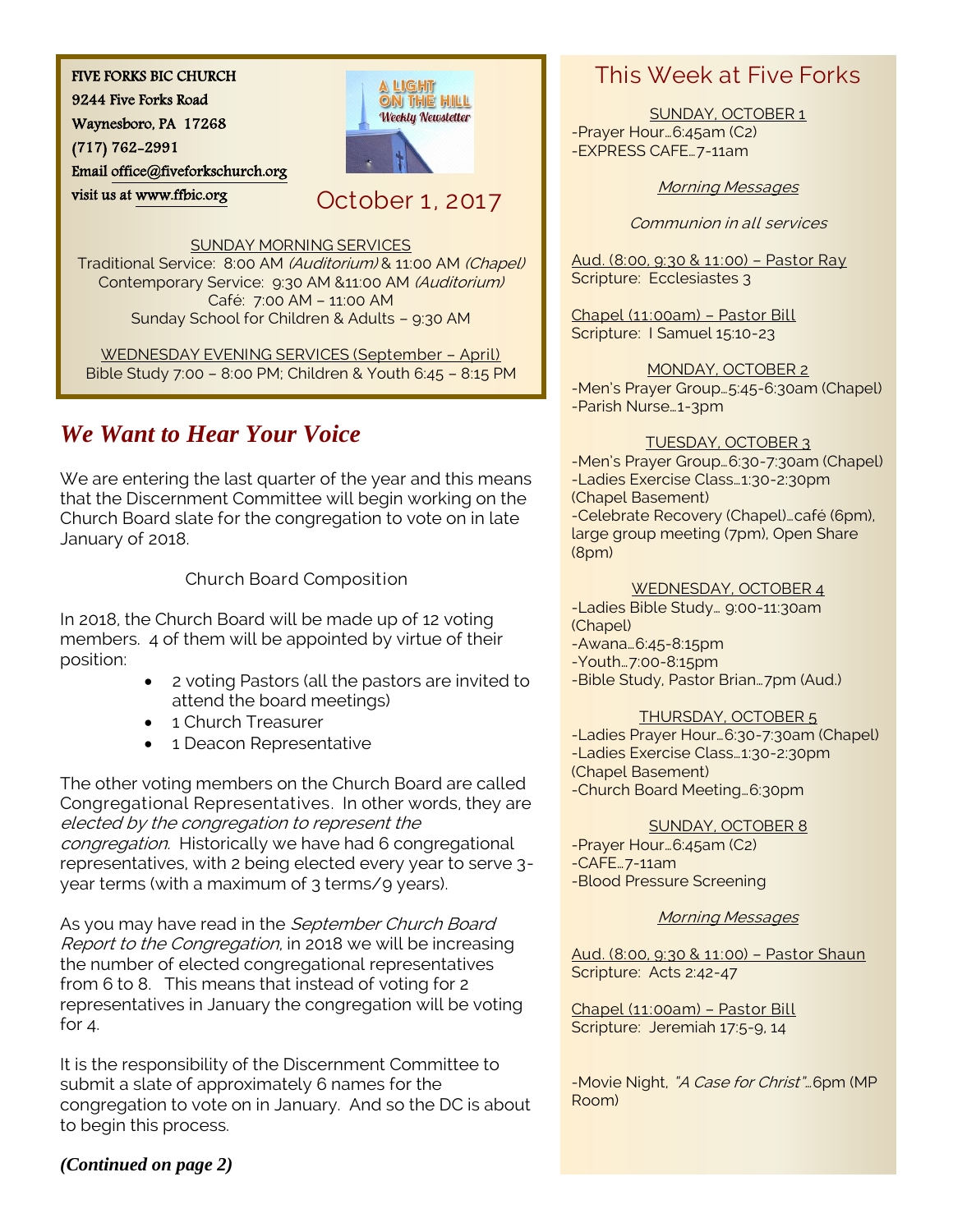# *We Want to Hear Your Voice*

(Continued from page 1)

## What is the process for coming up with the Church Board Slate?

It all begins with you, the congregation. Every October, the Discernment Committee looks to you to submit your nominations for Church Board. You may also nominate yourself if you have the desire to serve on the Board.

We also look to those serving on the Discernment Committee to submit nominations as well. However the DC would very much appreciate your input (your nominations) for they are your representatives.

Once nominations have been received, the DC begins to discuss and pray, seeking the Lord's direction. Eventually each member of the DC submits a ranking order and after the results are tabulated there is a defined list to work from. Nominees are approached in ranked order until there are enough names to make up a slate. The slate is presented to the Church Board for approval and then to the Congregation.

In the weeks leading up to the election, biographies including pictures, testimonies, ministry experience and vision are sent out to the congregation so that we can become more informed regarding each of the candidates.

What are the Qualifications for serving on the Church Board?

According to the bylaws of the Brethren in Christ Denomination (found in the Manual of Doctrine and Government): All members of the board are to give a personal testimony of salvation, manifest a concern for congregational growth, and should demonstrate responsibility with evidence of being in agreement with the purposes and goals of the BIC U.S., the congregation, and the pastor. Men and women are eligible to serve, with membership in the congregation being a prerequisite for membership on the governing board.

How do I submit a nomination?

Please submit any nomination by speaking directly to any member of the Discernment Committee or simply sending any member an email with your nominee(s).

Discernment Committee: Lee Grimm, Nancy McKee, Melissa Mitchell, Brad Sell, Adam Shank, Bill Shank, Rachel Showalter, Phyllis Witter

# Coming Soon!



Five Forks Church Fall FUN Day…including Craft Show, Yard Sale and Bake Sale!

Saturday, November  $4^{th}$ . 8:00 A.M. - 3:00 P.M.

If you would like to rent a table(s), please fill out the flyer that was placed in your mailbox and return with payment to Linda Gift's mailbox or contact Linda at 717.749.3808.

Cost: \$10 for the first table and \$5 for each additional table.

Spaces sell out quickly, so don't delay!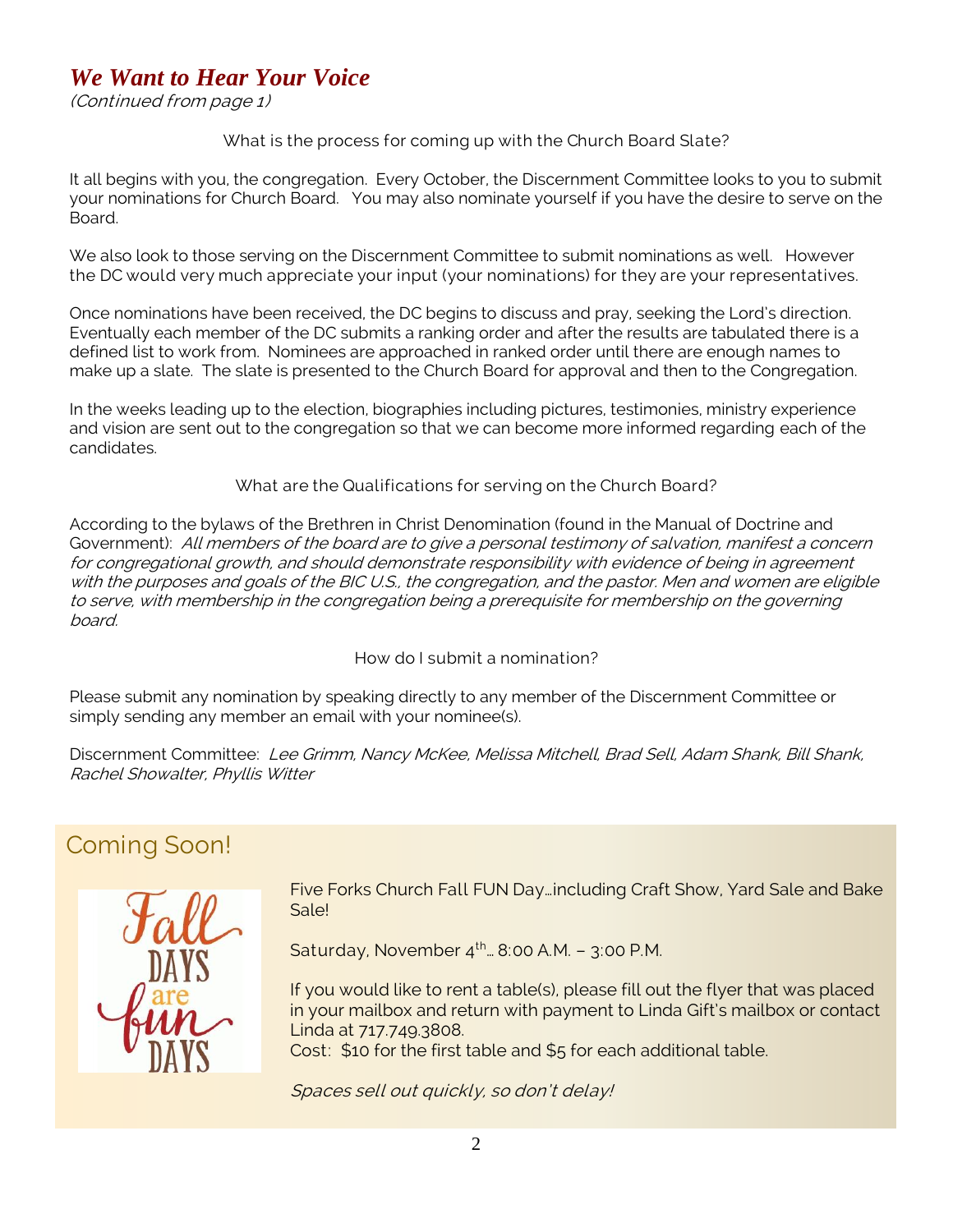# *Five Forks Church Baptism Service*



Sunday morning, October 15<sup>th</sup> during the church services, you can choose to get baptized. (8am, 9:30am, 11am)

H2O… plain old, ordinary, common, everyday… water! We use water all the time. We use water to wash our bodies, to brush our teeth, to clean our cars and to flush our toilets.

We drink it, cook with it, and swim in it. 83% of our blood, 70% of our brains and 90% of our lungs are made of water!

Interestingly, Jesus tells his followers to take this very common and ordinary thing and cover their bodies with it for HIS sake… it's called baptism. The symbolism carries various meanings. But essentially it's our way of associating our lives with Jesus. When Jesus was leaving to go back into heaven (Matthew 28), the last command he gave his followers was, "Go and make disciples baptizing them in my name." Baptism is like saying, "I am a follower of Jesus and I am not ashamed about it. I want to be known as one who loves God. I realize that I am sinful and in need of cleansing and I believe that Jesus and his community are the ones that offer that cleansing. I am now a part of that group."

This is not something we take lightly. This is a serious commitment. People in the early church could be kicked out of the synagogue, they could lose their jobs, they could wind up in prison, even lose their lives over baptism.

Jesus was sent to a cross… in the early church when you got baptized you were saying, "I am a follower of that guy."

Baptism, in one sense is just water, but in another sense it is a HUGE, powerful, life-changing commitment. In your journey of faith it is something you will look back on and say, "That's the day I put a stake in the ground for Jesus"…it's when you stand up and tell the entire world, "I am not ashamed of Jesus, I am his follower."

So on Sunday, October  $15<sup>th</sup>$  we want to invite you to take that incredible step and we'll celebrate with you as a church! Anybody interested in getting baptized needs to contact Pastor Shaun as soon as possible at [shaun@ffbic.org](mailto:shaun@ffbic.org) or 717-762-2991. We have an interview sheet for you to fill out and we'd also like to sit and talk with you about your decision to get baptized and set up a time to video record your testimony.

# *Five Forks Membership Service*

If you have made the decision to follow Jesus and you have been baptized and you see yourself as a committed part of the Five Forks Church, we would like you to consider becoming a member at Five Forks. The membership service will be held on Sunday, October 22<sup>nd</sup> during the church services. If you are interested in hearing more about membership at Five Forks, please contact Pastor Shaun a[t shaun@ffbic.org](mailto:shaun@ffbic.org) or 717-762-2991.

## Attendance

ATTENDANCE (September 24)

#### **Sunday's Worship Total = 687**

 $8:00$  Auditorium = 144 9:30 Auditorium = 269  $11:00$  Auditorium =  $161$  $11:00$  Chapel = 53 Bible Connection = 16 Nursery  $(9:30 \& 11:00) = 11$  $ELO$  Camping = 33

#### **Total Sunday School = 274**

Adult Education Attendance = 89 Berean  $= 15$ Golden Link  $= 42$ Through the Bible  $= 18$ The Christian Family Life Class  $= 0$  $8:00$ AM Café Class = 6 Alpha Omega Discussion  $= 4$ Men's Resolution Class  $= 4$ 

Wednesday Eve. (Sept.  $27$ ) = 276

# Food Pantry " Item of the Month" for OCTOBER:

Soup

Place donations in the orange tub in the lower lobby.

# Operation Christmas Child " Item of the Month" for OCTOBER:

Games (such as checkers, jacks); A simple bag with which a child can use to carry their items.

Place donations in the designated boxes in the lower and upper lobbies.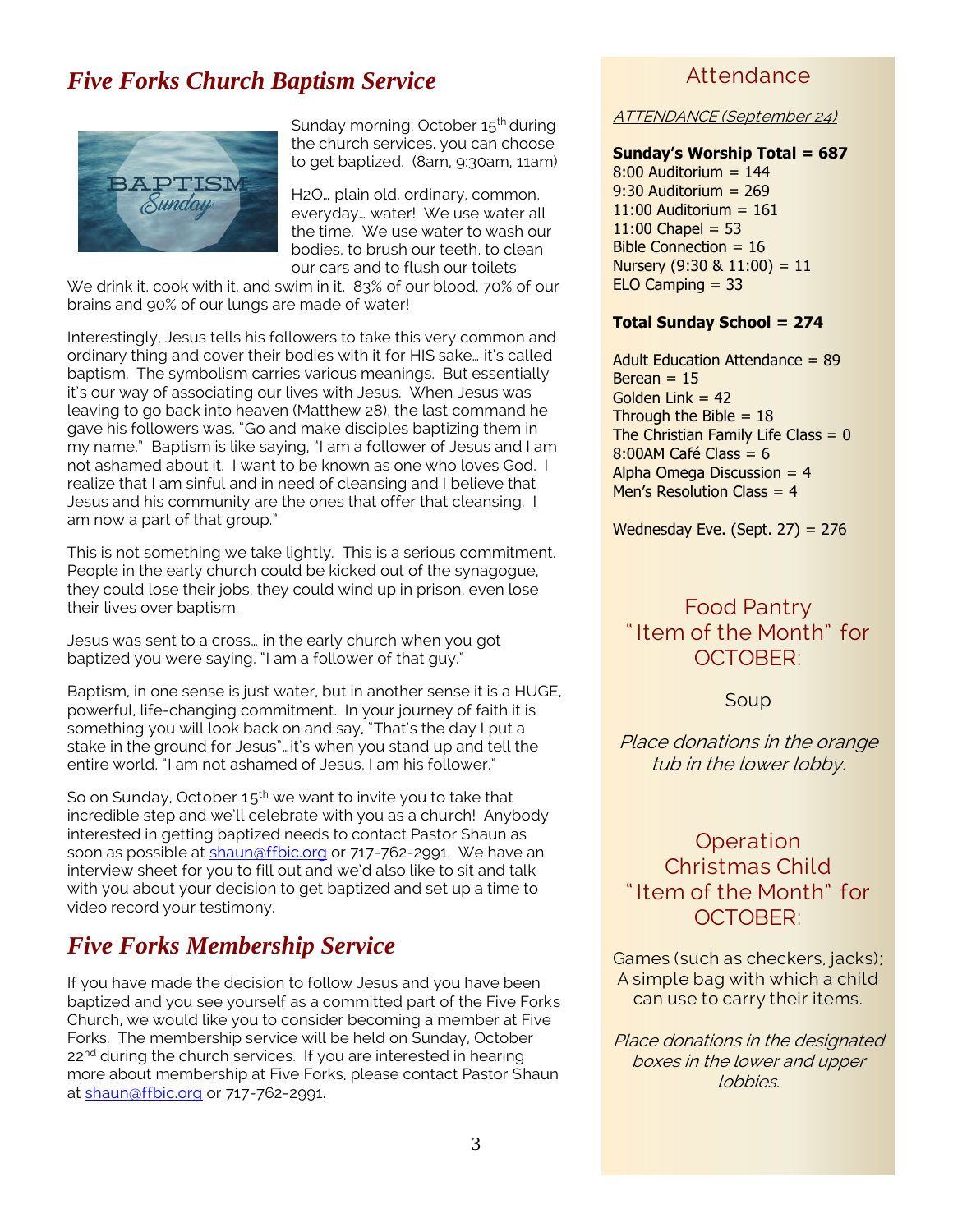

**COMING SOON: OCTOBER 12 FIVE FORKS BIC PRESENTS fi** SILENT find live fiuction SILENT AUCTION BEGINS AT 4:00 DINNER AVAILABLE AT 4:30 LIVE fluction begins fit 6:00



# *Movie Night At Five Forks*



## The Case for Christ

The movie The Case for Christ will be shown here at the church on Sunday, October 8<sup>th</sup> starting at 6pm in the MP Room.

We are planning to set up the gym similar to a drive-in movie. Half will be set up with chairs and the other half no chairs for anybody who wants to bring blankets, pillows or bean bags to enjoy the movie. Popcorn and drinks will be provided.

This movie depicts the true story of journalist, Lee Strobel, whose life was exactly where he expected to be at work: on top. His awardwinning investigative reporting recently earned him a promotion to legal editor at the Chicago Tribune. But things weren't going nearly as well at home where his wife Leslie's newfound faith in Christ went against everything Lee believed – or didn't believe – as an avowed atheist.

Utilizing his journalist and legal training. Lee begins a quest to debunk the claims of Christianity in order to save his crumbling marriage. Chasing down the biggest story of his career, Lee comes face-to-face with unexpected results that could change everything he knows to be true.

Mark your calendar and make plans to attend!



*Five Forks Fellowship*

The Five Forks seniors are planning to attend Fall Senior Day at Roxbury on Tuesday, October 10<sup>th</sup>. .

Come hear the Foresters Gospel Music Group and enjoy a day of worship, fellowship, food, and music!

You may drive to Roxbury and meet us or you can come to the church and travel with us. We'll have the church van available for transportation. If you want to ride the van, be at the church by 8:00am

Roxbury needs us to register in advance, so if you would like to go, please contact Pastor Brian at 717-762-2991 or brian  $\mathfrak{affbic}$  org by this Sunday, October 1st. .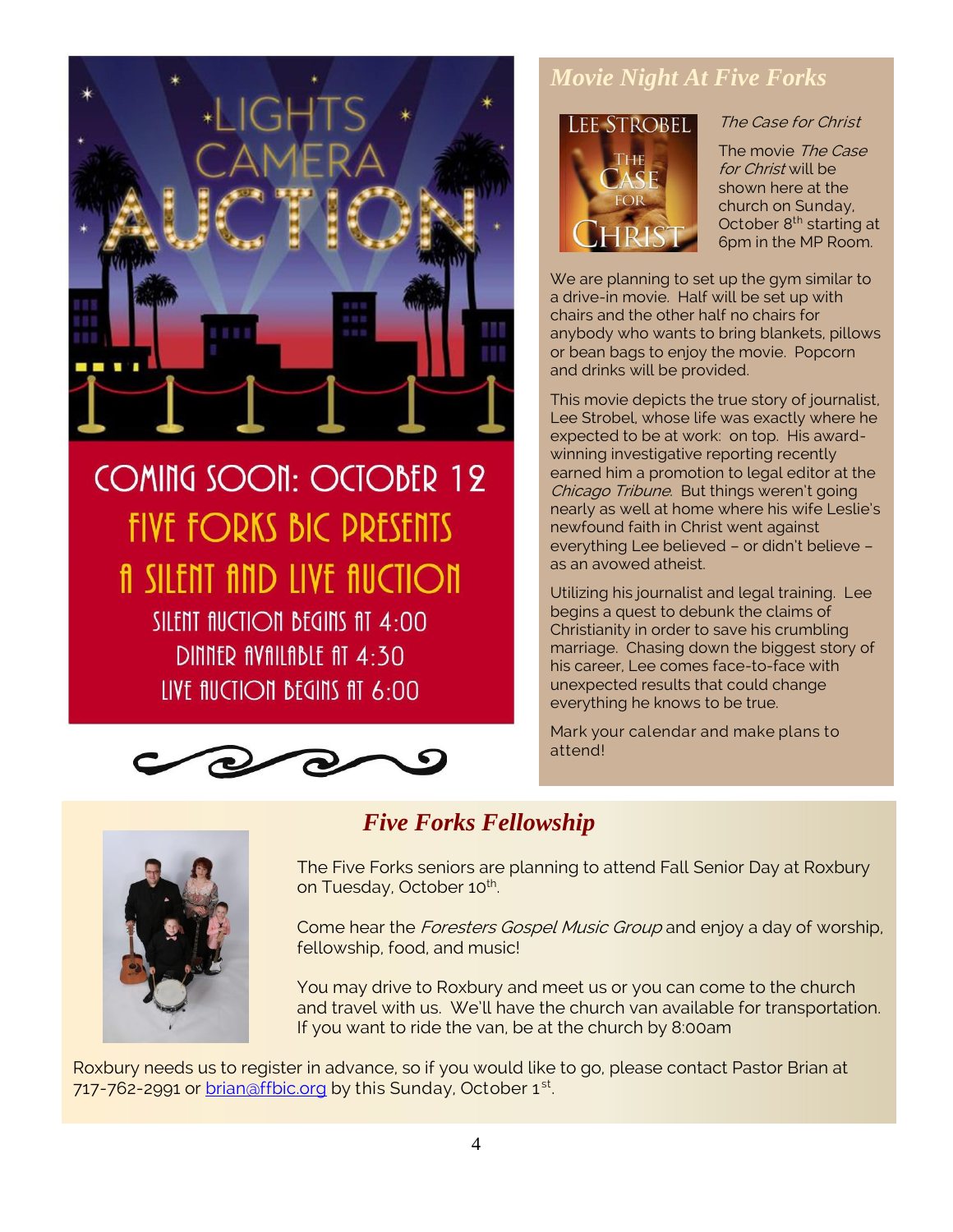# thank you

## *To Five Forks Church Family:*

*With deep gratitude I send my thank you to all my church family who were there for me through my hospital and nursing home days this summer. Thank you for the flowers, prayers, cards, visits, phone calls, gifts, clothing, and other needs you supplied along the way. You were most gracious and I thank God for each one of you.*

*-Lois M. Kipe*

## *To Five Forks Church:*

*I spent the last week of August in the log cabin that my father built, packing and sorting my mother's belongings in preparation for her move south to live with my family. I could never have handled such a task on my own, however. First, I would like to thank George and Nancy McKee for picking me up at BWI and bringing me to Waynesboro, and also to my cousin Ray for picking up my husband George later in the week and bringing him to me! I would also like to offer a special thank you to Catherine Gembe and Martha Besecker for their help in organizing and packing, as well as their companionship during most of that week. Their help was invaluable to me. Thanks also to the crew of men Marlin Witter assembled, and the Pastors who came early on Friday morning, September 1st. They efficiently loaded 30 years of household goods and memories carefully (and amazingly!) into a U-Haul truck. In addition, thanks to the "Through the Bible" Sunday School class who graciously supplied breakfast for us that morning. It meant so much to our family to have reliable and considerate help throughout the week and on moving day. It is deeply appreciated.* 

## *-Erika and George Klipa*

*Thank you to all who prayed for us last weekend, September 15- 18 as we traveled to Maine for my brother's celebration of life. Thanks to those who sent us cards. After suffering for 26 years with Parkinson's Disease, my brother, John is at home in heaven. We pray for his wife, Deb at this time of grief. Because He Lives, Jean & Gerry Heisey*

## *Dear Five Forks Church,*

*Em*

5 *Thank you for having me come to your church to let your congregation know the work that God is doing in "Push the Rock" Ministry. God bless in your ministries! Love,*



Let us pray: Dear God. please embrace those who are sick and hunting today and let them feel the warmth of Your love. Amen!

## Forrest Oney



*We express our deepest sympathy to Lorie Fortney and family with the unexpected passing of her mother, Gail Clopper on September 23, 2017.*

# *Aluminum Can Update*



It has been a good year to date with our aluminum can collections.

Through September, we now have \$365, all of which goes to our missionaries as a year-end Christmas gift.

We are also collecting metal and tin cans. We just ask that you put them in separate bags.

So, keep up the good work, precious friends! God bless all who participate in this ministry. Our missionaries appreciate you! -Pastor Bob Tengler, Collection **Coordinator**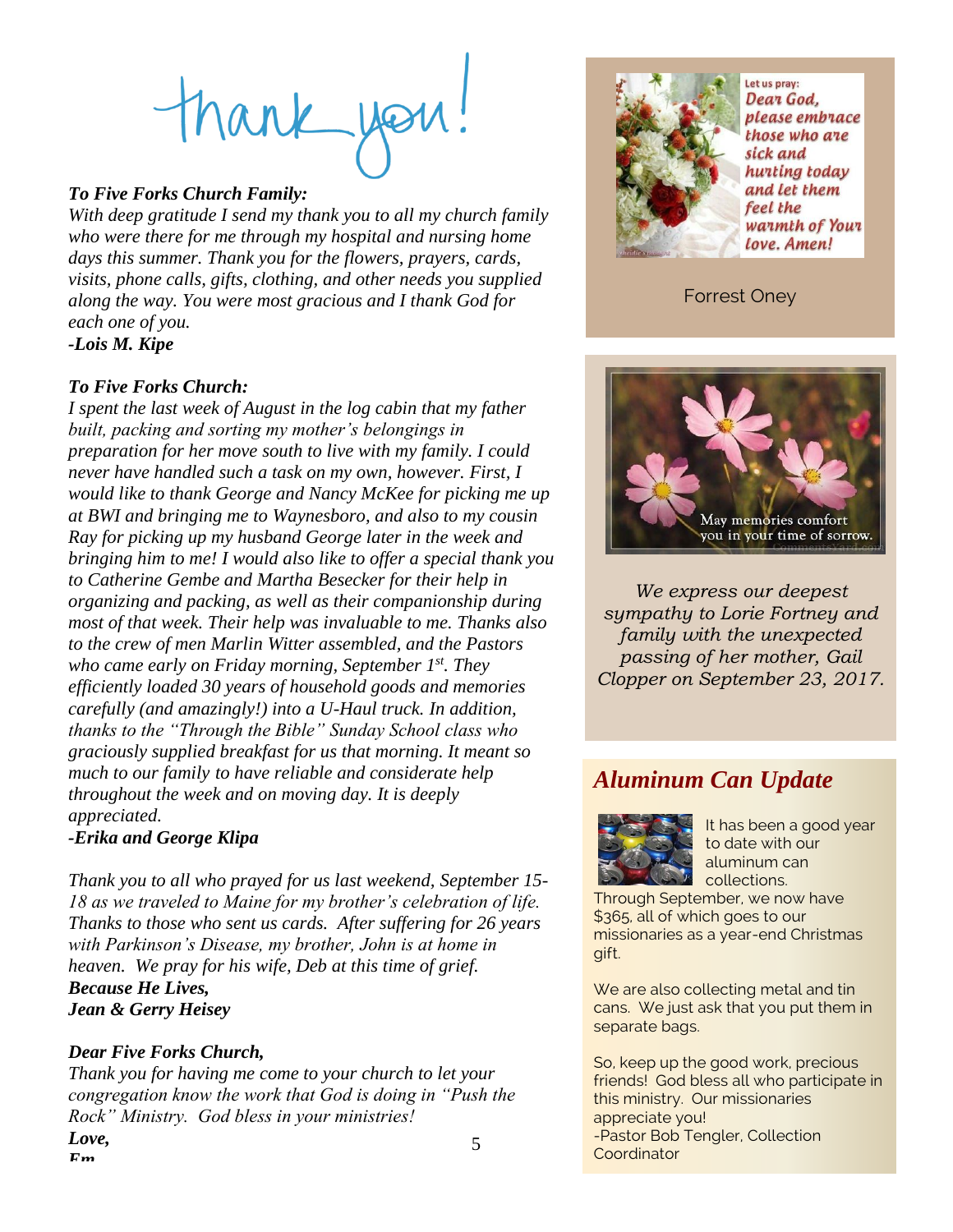# *2018 Bonus Books Available*

Five Forks is selling Bonus Books. Proceeds go into our building fund for future needs…Book is Effective now unless coupon says otherwise and effective through December 1, 2018.

This is a great way to save money while having fun and eating!! Savings at Hardee's, The Butcher Shoppe, Big Oak Café, Fuddruckers, Kenny's Grill & Ice Cream Shoppe, Subway, Popeyes, The Meadows, Trickling Springs Creamery .... Country Breeze Market in Marion with lots of fresh fruits and veggies… .Papa John's Pizza , Domino's, .......R/ C Theatres … .The Ragged Edge Coffee House & Art Gallery… .Gettysburg Heritage Center… ..Outlet Shoppes at Gettysburg, Golf courses, Hershey's Chocolate World, Hershey Bears, Nellie Fox Bowl .... and many more ...

It does not take long to save the \$32 book cost. Central PA (Harrisburg/York areas) books also available at cost of \$28.00.

Please let Rhetta Martin know at 717-597-8675 if you would like to see the book.

Books also available at church office. Payable by check to Five Forks Church (or Cash works too).

# *An Evening Of Songs And Stories With Peter Furler & Ryan Stevens with Special Guest Austin French*







Saturday, November 18<sup>th</sup>... 7:00pm - Five Forks Church Auditorium (doors open at 6:00pm)

- \$15 General Admission / \$25 VIP, which includes Premium Seats, Early Access, and Q & A with Artist (VIP tickets must be purchased online at www.eventbrite.com)
- Tickets are available now at the Five Forks Church Office.

# *Operation Christmas Child…*



On Saturday October 28, 2017 at 8:30 am, we will be organizing our traditional Christmas packing of shoe boxes in the MP Room.

With all the shopping completed and many items collected, we all need to come together and prepare these boxes.

This is a great opportunity to be a part of this ministry. Please plan on joining us, making this a fun exciting morning to bring joy to lots of children around the world.

Hope everyone marks his/her calendar for October 28th at 8:30. Snacks will be provided!!

Any questions please contact Penny Bakner 717-830-1614.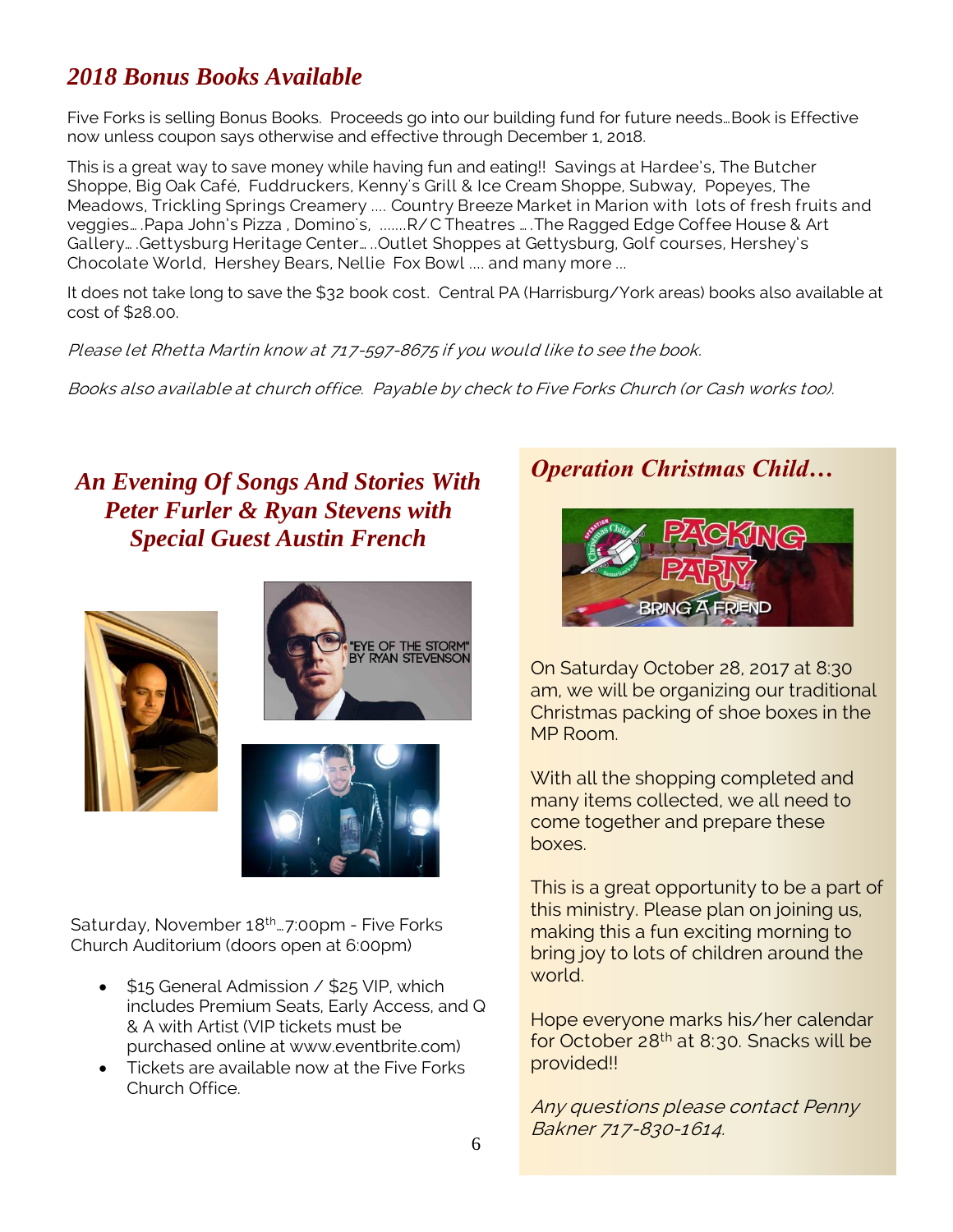

Below is a list of events and activities that the youth are assisting with, participating in or will be invited to be part of:

"You can find more information about our events, including permission slips, on the church website or join us on Facebook; our group name is; Five Forks BIC Youth Group, or see Pastor Shaun.

\*Please be aware that there is extra financial assistance available to any youth that may need it. Do not let money be the reason that you do not participate! (See Pastor Shaun)



The Great Adventure Series – Many people today picture the Christian life as a bunch of rules to follow, it sounds kind of boring and unexciting. And that's such a sad way to think about your faith. Because the truth is, more than anything else, the Christian life is all about going on a Great Adventure with the creator of the universe by your side. And the Bible is filled with stories of ordinary people like you and me who said yes to God's grand adventure. So we'll be kicking off the year talking about this Great

Adventure that you can choose to be a part of as you learn to give your life to Jesus!

<u>Jr. High Sunday school on the road</u> – All Jr. High teens (6<sup>th</sup> – 8<sup>th</sup> grade) are invited to join us as we take Sunday school on the road. That's right on Sunday, October  $8<sup>th</sup>$  (9:30am – Noon) we'll meet down in Sunday school at 9:30am as usual, but then we will load the bus and head for Norlo Park for the morning. When we arrive, you will be treated to a hot breakfast under the pavilion and then have some time to run and explore the park. Also some time for



volleyball and flag football. And then at some point during the morning we'll have a seat under the